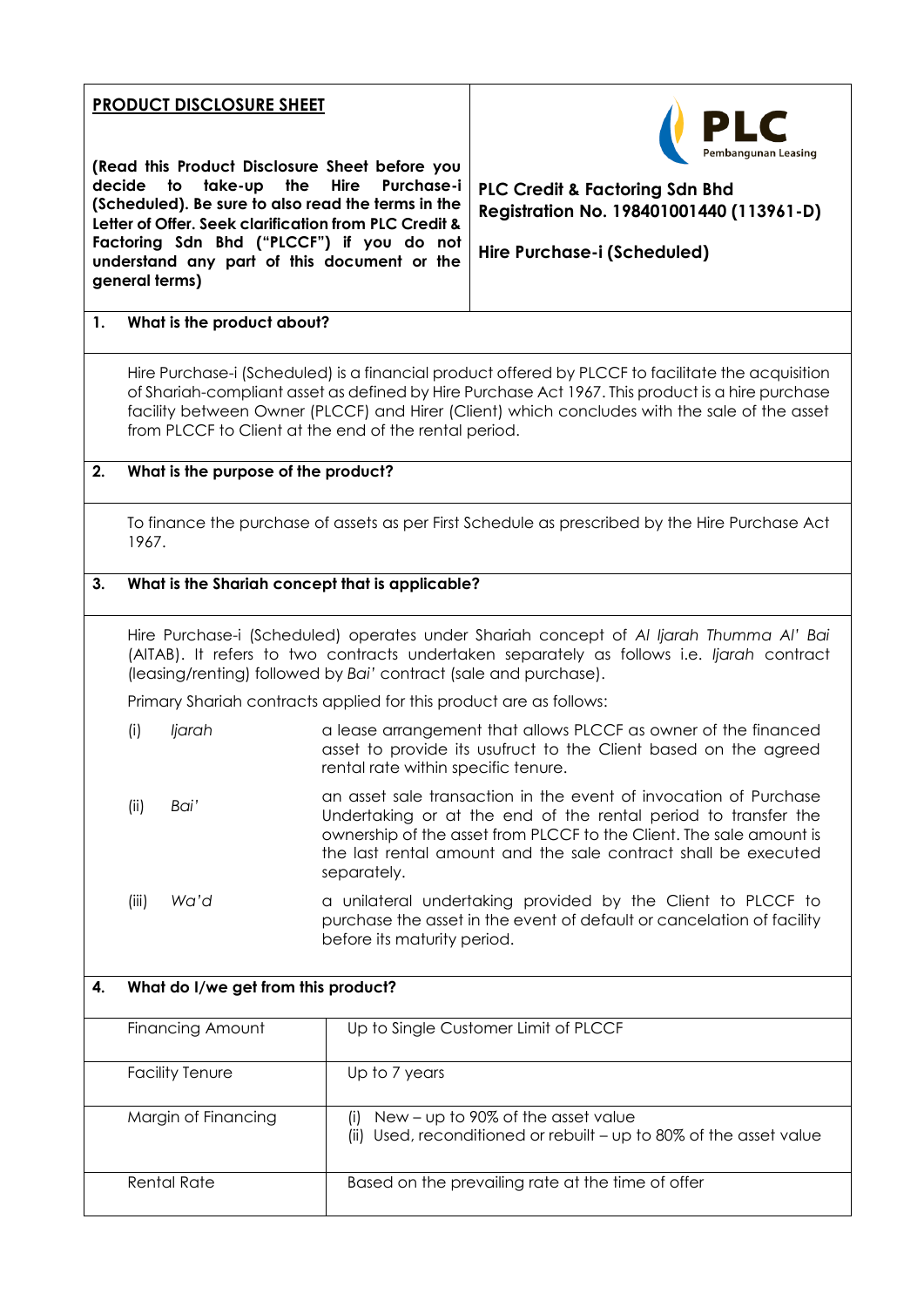## **Note:**

*The approved amount, tenure, margin of financing, rental rate of your facility is subject to the credit assessment and credit rating.*

## **5. What are my/our obligations?**

- (i) Client has to ascertain that the asset is in acceptable condition prior to the commencement of the lease period.
- (ii) Client is required to pay the rental amount promptly.
- (iii) Client must ensure that the condition of the asset is preserved and is expected to ensure periodical maintenance of the asset including renewal of takaful, road tax and other tasks as required for the care of the asset.
- (iv) Any other agreed obligations as stipulated under Hire Purchase-i Letter of Offer, Agreement, Security Documents and Transaction Documents.

#### **6. What are the charges that I/we have to pay?**

The facility may attract the following fees and charges but not limited to (whichever applicable):

- (i) Stamp Duties as per the Stamp Duty Act 1949 (Revised 1989)
- (ii) Processing Fee for changes or variations made to the accepted Letter of Offer (where applicable)
- (iii) Government Tax (if applicable)
- (iv) Details on the fees and charges could be referred in the Letter of Offer

## **7. What if I/we fail to fulfill my/our obligations?**

- (i) PLCCF shall have the right to terminate the facility and Client is required to pay the outstanding balance in full.
- (ii) In the event of non-payment of rental, PLCCF will repossess the asset based on the Hire Purchase Act 1967.
- (iii) PLCCF may impose compensation on late payment (*Ta'widh*) and penalty (*Gharamah*) at the following rate:
	- *Ta'widh* at 1% per annum on outstanding amount during the tenure of the facility.
	- *Ta'widh* at the prevailing daily overnight of Islamic Interbank Money Market ("IIMM") or other rate that Bank Negara Malaysia may specify against the outstanding amount if the overdue payment continues beyond the maturity date of the facility.
	- *Gharamah* at the rate of 0%.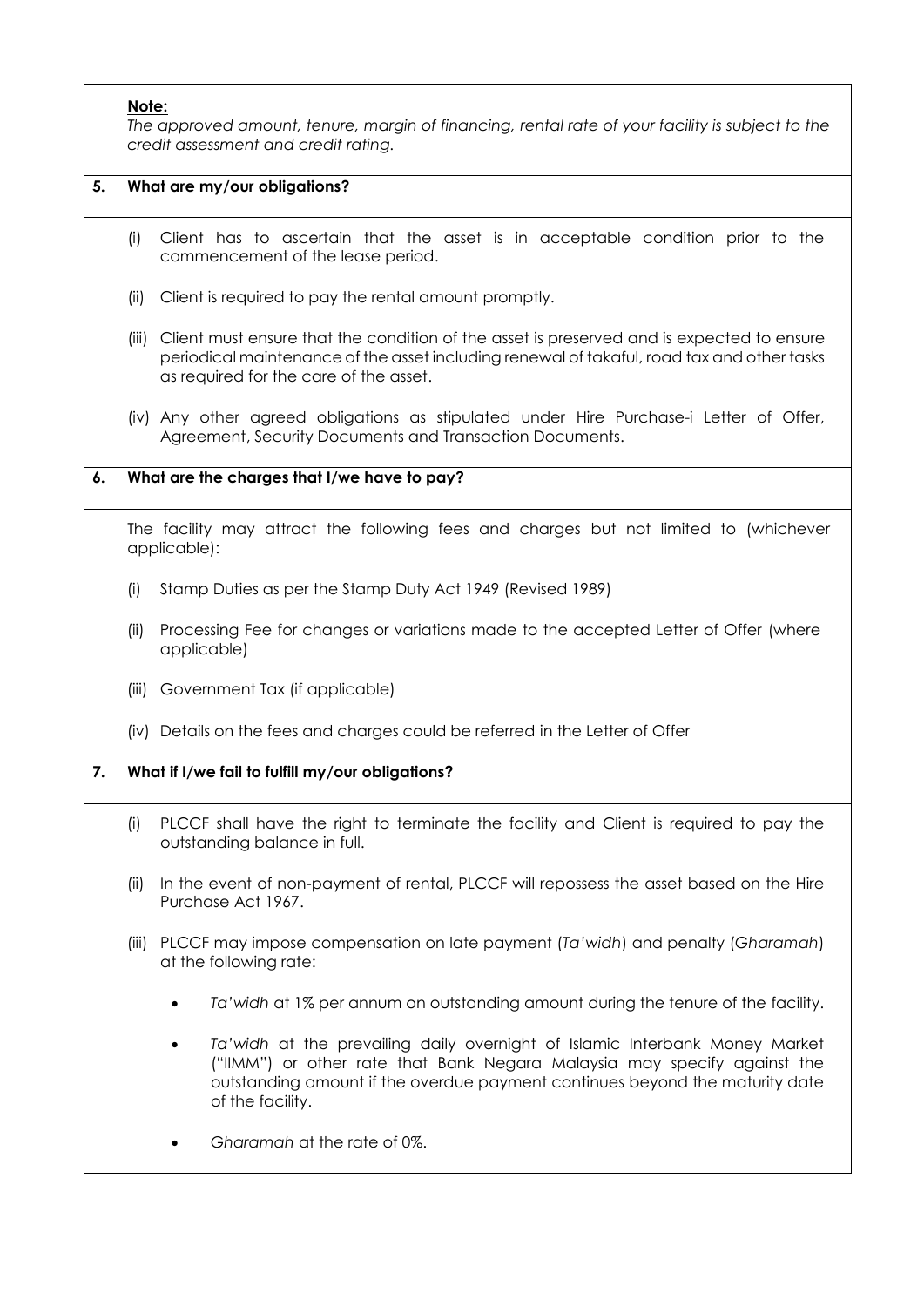(iv) PLCCF will impose the actual costs in the event of Client breaches undertaking (*Wa'd*). The actual costs are based on the actual loss amount incurred by PLCCF resulting from the breach of *Wa'd*.

**Legal action may be taken against you by PLCCF if you fail to make payment.** 

**8. What if I/we fully settle the financing before its maturity?**

Early settlement is allowed without any penalty fee incurred. *Ibra'* will be granted on the remaining balance (unearned profit) of the rental period. Client will proceed to purchase the asset from PLCCF at an agreed price using the Asset Sale Agreement.

## **9. Do I/we need a guarantor/security/collateral/takaful coverage?**

Yes. The security requirement may include but not limited to:- assignment of contract proceeds / concession agreement / project account / takaful certificate/insurance policy, project assets, debenture, guarantee from individual and corporate shareholders etc.

Takaful coverage is mandatory under this product. Client may be allowed to subscribe for insurance as substitute in the event of non-availability of takaful coverage.

#### **10. What are the major risks?**

- i. Incur *Ta'widh* charges arising from late payment or non-payment of rental.
- ii. Repossession of the asset in the event of non-payment.
- iii. Where the value of the disposed asset is insufficient to cover the remaining rental amount, you are required to pay the shortfall.

#### **11. What do I/we need to do if there are changes to my/our contact details?**

It is important that you inform us of any change in your contact details to ensure that all correspondences reach you in a timely manner.

#### **12. Where can I/we get assistance and redress?**

 If you have any enquiries with regard to the facility or difficulties in making monthly payments, you should contact us earliest possible to discuss payment alternatives. You may contact:

Sales & Marketing Level 18, Menara Bank Pembangunan, Bandar Wawasan, 1016, Jalan Sultan Ismail, 50250 Kuala Lumpur. Tel: 03-2690 1010 Email: [harman@plccf.com.my](mailto:harman@plccf.com.my) 

 Alternatively, you may seek the services of Agensi Kaunseling dan Pengurusan Kredit (AKPK), an agency established by Bank Negara Malaysia to provide free services on money management, credit counselling and debt restructuring. You may contact AKPK at: